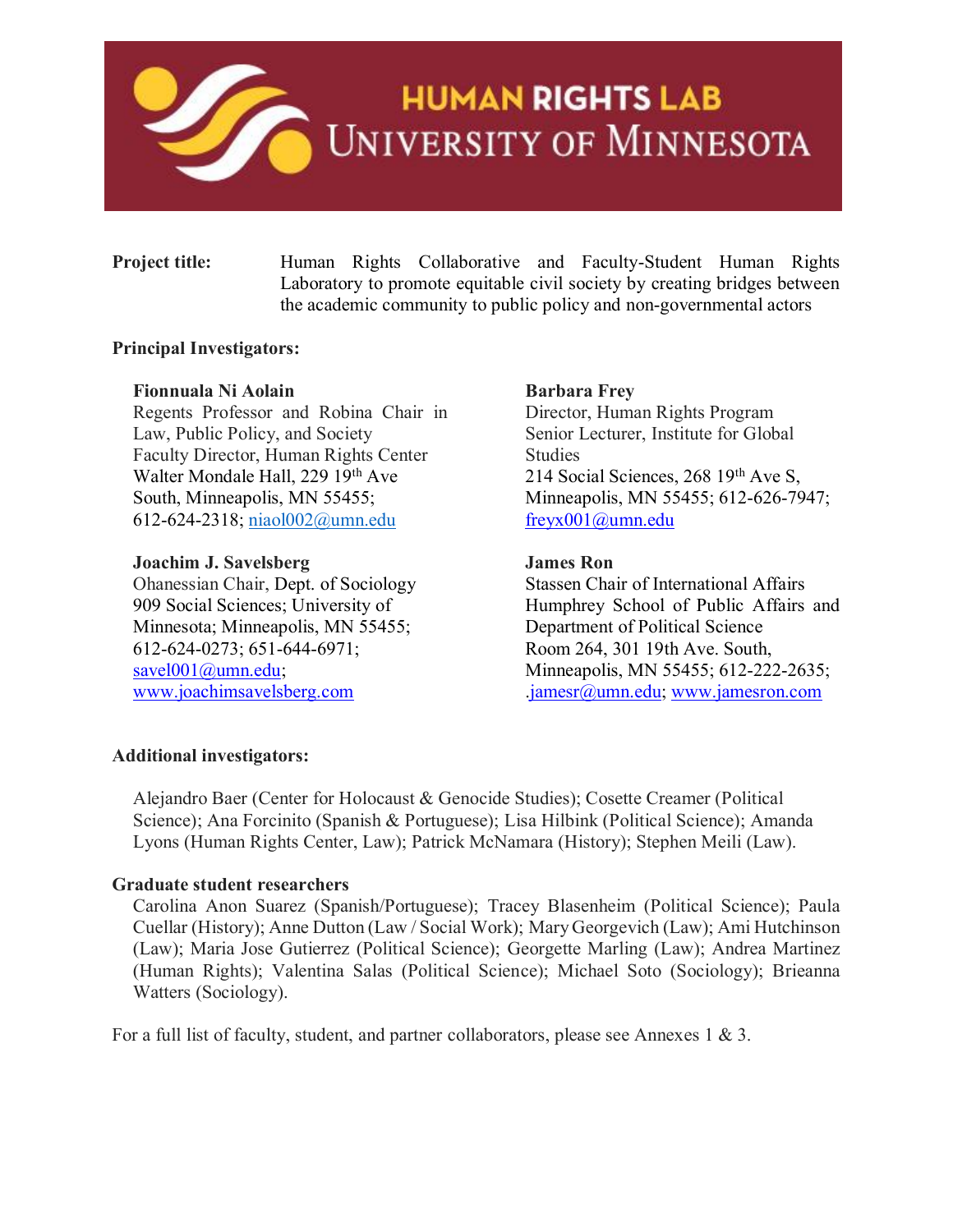

#### **About the University of Minnesota Human Rights Lab**

This exploratory research grant for the two-year project period 2016-2018 enabled the Minnesota Human Rights Lab to formalize its process, deepen its intellectual interdisciplinary engagement, advance policy partnerships, and support and manage 12 projects with partners in the field.

Each of the 12 participating faculty identified a human rights challenge and selected a graduate student and an NGO/institutional partner. After the selection of their proposals, the faculty and graduate student presented their project for feedback in an interdisciplinary Lab session with faculty and researchers from across the University. Framed and informed by input from the Lab, each faculty-student team proceeded to test and model their research and outreach strategies with partners on the frontlines of human rights defense and promotion, including nongovernmental organizations (NGOs), inter-governmental organizations (IGOs), and government agencies.

The 12 projects supported by the Grand Challenges Exploratory Research Grant were engaged in: consulting at the International Criminal Court in the Hague; interviewing and training journalists in Mexico; interviewing ex-combatants in Northern Ireland; preserving unique testimony about the El Salvador and Guatemala Truth Commission; assessing reparations programs in Uganda; accompanying family members at morgues in El Salvador; researching in the Library of Congress in Colombia; advising the research arm of the Chilean Supreme Court; engaging with Minnesota Educators on the Lower Sioux reservation; advancing the independence of NGOs in Mexico City; working inside an NGO in South Africa; advising at the Fort Snelling historical site; staying in migrant shelters on the border with Guatemala and Mexico; assessing Laws of War training with the International Committee of the Red Cross; and presenting findings at a human rights commission of the U.S. House of Representatives.

The Lab's interdisciplinary involvement, student support, privileged access to partners, and policy engagement has had a substantial impact on the scholarly work of our faculty. Resoundingly, the faculty have come away with a more intimate knowledge of the human rights challenges they are studying and with sustained mutual relationships with their partners in the field. They have also deepened their interdisciplinary engagement with other UofM faculty. Participating students have benefited from a truly unique mentorship and hands-on training experience that will prepare them to lead in human rights scholarship and practice in this new era of regression and innovation.

Through the Lab experience, we have gained collective insights into: the rollbacks of hard-fought human rights victories on several fronts; the need for innovative, inter-disciplinary, collective, and engaged approaches to address those rollbacks; and the urgent role for the academy to engage in these Grand Challenges, especially given its position as a land-grant university with local and international preeminence. Those insights demonstrate the success of the "Minnesota Model" in achieving engaged human rights research and teaching.

We are pleased to present the outcomes and assessments from the Grand Challenges Exploratory Research Grant that supported the creation of the Minnesota Human Rights Lab. Part One describes main outputs and Part Two our reflections on lessons learned.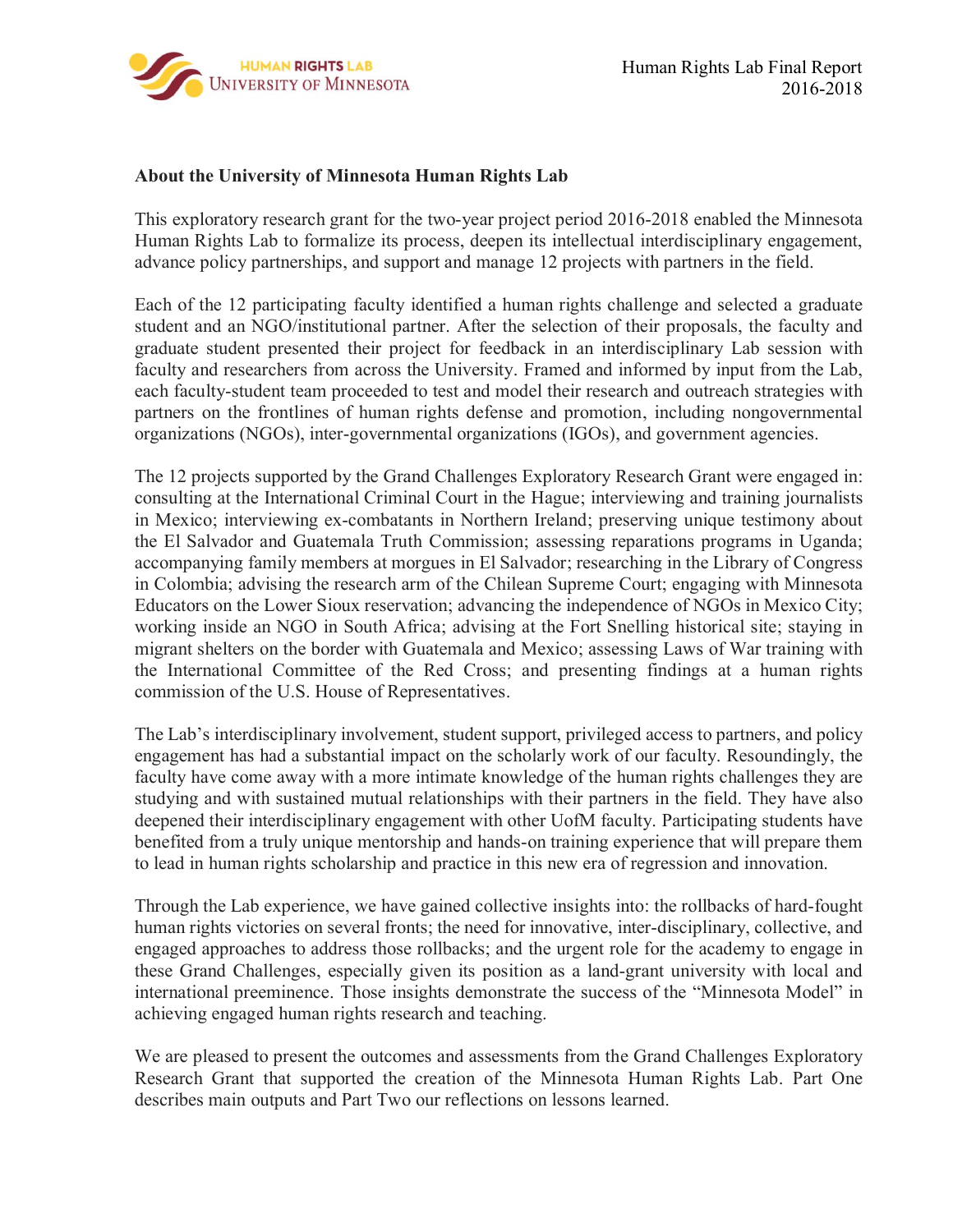

#### **Part One: Project Information and Outcomes**

#### **Accomplishments**

The project has accomplished the objectives set out in our 2017 benchmarks.

#### *Objective 1: Academic Achievements*

The Lab has strengthened faculty work and leadership in scholarly pursuits aimed at advancing human rights. The benefits to the faculty scholarship stem from the interdisciplinary input to their research aim and design, the intensive graduate fieldwork in support of project, and the knowledge exchange with an external partner in the trenches of human rights defense. Overall, this model has produced exciting, innovative research, pedagogy, and analysis that will be of significant interest to the diverse human rights scholarly community and to the broader university.

Academic highlights include acceptance of articles in the following high-ranking journals:

- Harvard Human Rights Journal (Steve Meili)
- Chicago Journal of International Law (Fionnuala Ni Aolain, with student Anne Dutton)
- Universidad Adolfo Ibanez Law Review (Lisa Hilbink)

Book projects that include Lab findings include:

- An edited volume on "post-dictatorship disappearances" (Payne)
- Acknowledgment, denial and collective memories of mass atrocities (Savelsberg)

Other journal articles based on Lab findings are in progress: Prof. Alejandro Baer and Brieanna Watters; Prof. Barbara Frey and Paula Cuellar; Prof. Joachim Savelsberg and Michael Soto; Prof Lisa Hilbink and Valentina Salas; Prof. Cosette Creamer; and Prof. Patrick McNamara.

Conference presentations include the American Sociological Association Annual Conference (Baer/Watters); International Conference "Bodies out of Place: Mass Violence, Mass Graves and Necropolitics" (Baer/ Watters); "Limits of Transitional Justice: Post-transition disappearances and impunity for business human rights violations" – Oxford University (Payne and Frey); Comparative Historical Social Sciences Conference (Soto); Law & Society (Frey); and Latin American Studies Association (Frey/Cuellar). Additionally, Lab faculty and student leads have presented Lab findings at the UMN Sociology Workshop Series; the Holocaust, Genocide, & Mass Violence Interdisciplinary Graduate Group; UMN Public Engagement conference (March 2018), and the Institutionalizing Accountability conference (October 2018).

#### *Objective 2: Student Opportunities*

The Lab has fulfilled its promise to create truly unique training and mentorship opportunities for top Minnesota graduate students across disciplines. Based on feedback from the students, their mentors, and the external partners that worked with them, the graduate student component is among the Lab's greatest contributions.

82% of project funds went to the 12 graduate student participants in the Human Rights Lab as travel and research stipends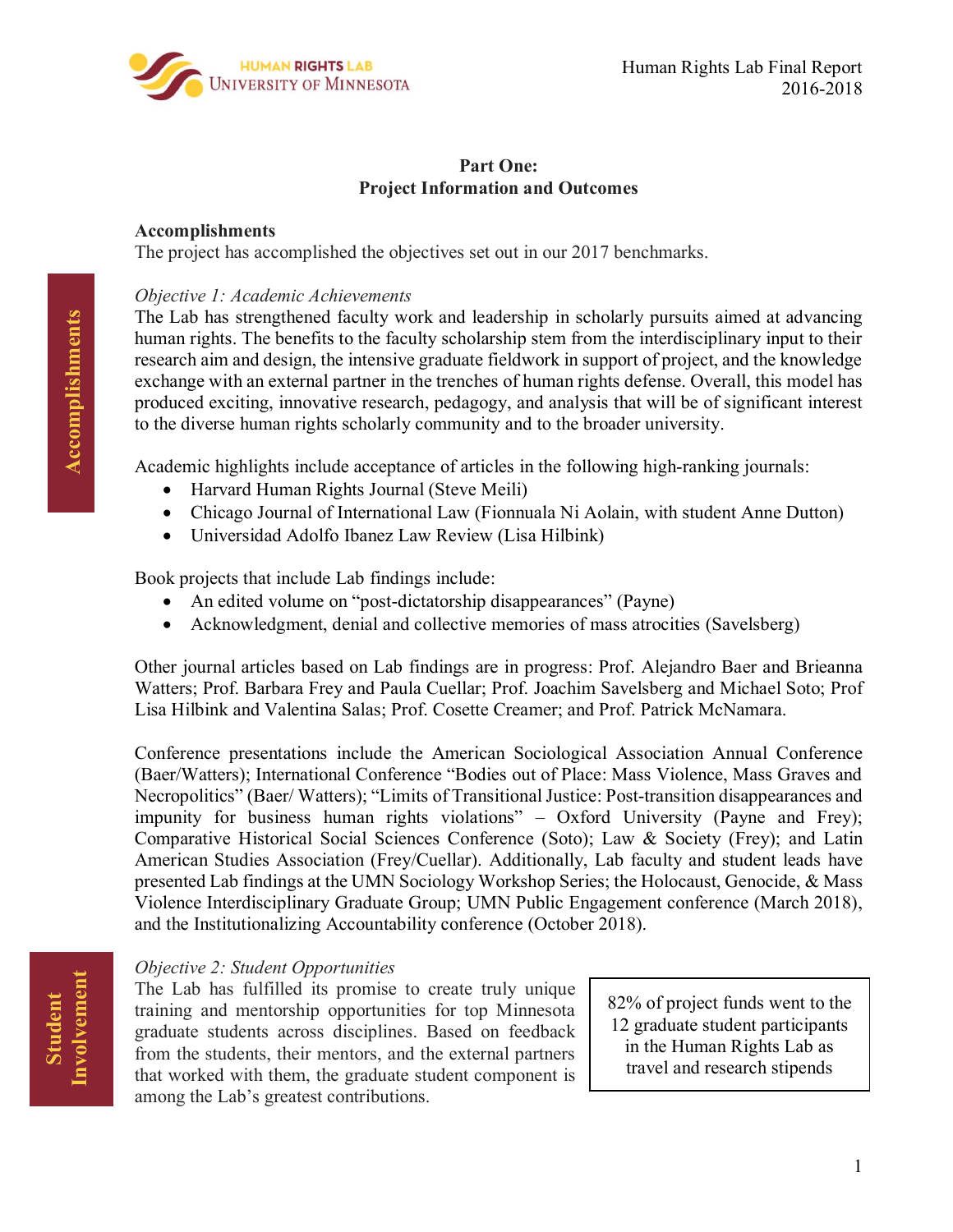

In the first two years of the Lab, twelve graduate students from seven different degree programs participated as project partners. The students were drawn from: Law, Master of Human Rights, Master of Social Work, and PhD programs in History, Political Science, Spanish & Portuguese Studies, and Sociology. The group included male and female students, U.S. and foreign-born. Ten students conducted fieldwork in a total of ten foreign countries; one student focused on rights of Native Americans in Minnesota; and one worked on a digital portal. Two undergraduate students supported the project thanks to grants from UROP in the first year.

Students received the equivalent of a 50% graduate project assistant summer appointment for their research work. Most students reported investing more than 300 hours in their project. Students also participated in Lab-related research with funding from additional sources and in many cases, with unpaid research hours.

Across projects, students expressed their appreciation for the exposure to a variety of theoretical, methodological, and practical challenges. Several cited the importance of the professional contacts made across campus and in the field. Students reported learning new research methods including content analysis, focus groups, primary material collection, and interviewing. Several had their first exposure to ethical dilemmas in research, to the challenges of fieldwork, and to the experience of working directly with marginalized populations. Additional skills developed included conference and workshop presentations, proposal drafting, and academic writing. Students reported positive impacts in their own efforts to seek funding for their continued studies, dissertation work, and professional development. Finally, as can be seen in the number of coauthored articles and presentations above, the academic outputs will also serve students as they move forward in their careers. Two students are 2018-2019 Interdisciplinary Dissertation Fellows. Other fellowship applications are in progress and pending.

#### *Objective 3: Impact with Partners*

The Lab made meaningful and varied contributions with partners on the frontlines of promoting the rights of marginalized groups in contexts of severe power disparities and inequalities.

The accomplishments under this third objective of the Lab can be categorized into two types of impacts made in collaboration and engagement with diverse partners: (1) the knowledge exchange clearly increased the capacity of partner and (2) the team used the mutual knowledge exchange to seek an external objective in human rights defense and promotion.

"Opportunities to participate in research that has a larger scope are often beyond the capacity of a single professor. Working with this collaborative team has touched many aspects of my personal and professional life. I am sincerely grateful for this opportunity. Pidamayayapi ye!"

> Iyekiyapiwiƞ Darlene St. Clair Associate Professor St. Cloud State University

For example, the public opinion project in Mexico provided seven advisory reports for NGO partners to inform their fundraising strategies; the agricultural project in Colombia provided five research memos to inform advocacy and litigation; the access to justice project in Chile made improvements to the Supreme Court's focus-group research plan; the ICC reparations project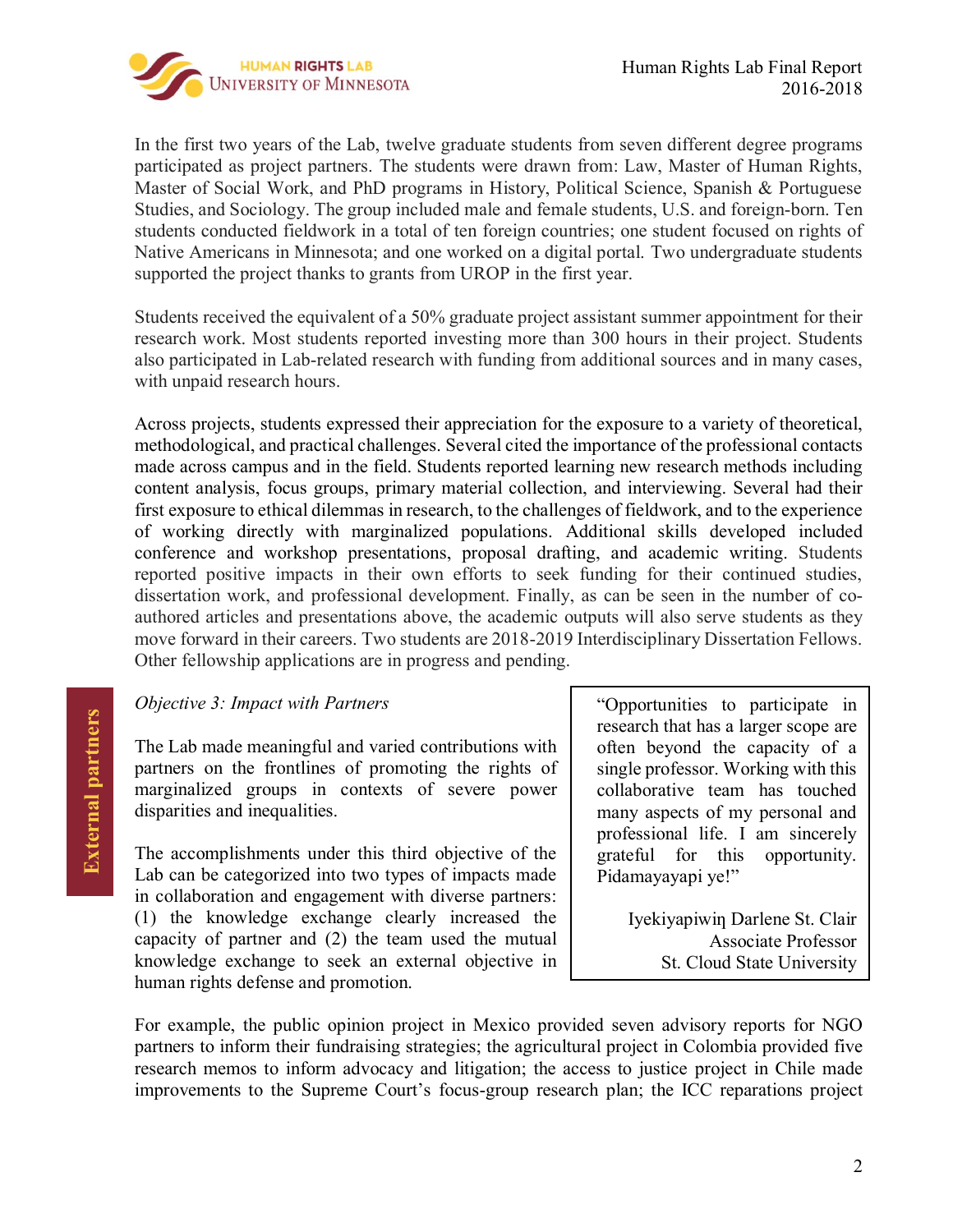

provided an extensive advisory report for the Trust Fund for Victims; and the US-Dakota War project is preparing an assessment and recommendations for the Minnesota Historical Society

"For Tierra Digna, it is so important to count on the support of people who, from the academy, are interested in supporting and informing our research and legal work, especially with the analysis of legal elements that require time, dedication, and the skills that your students are especially well placed to offer. For that reason, it was significant to have the full-time support of a dedicated person to produce research input documents that will be key for Tierra Digna's research, advocacy, and litigation related to the new economic zoning for agro-industry in Colombia."

> Viviana Tacha Tierra Digna

*Objective 4: Sustainability*

based on their current approaches.

On the other hand, several projects brought the knowledge exchange to important fora to impact human rights policies by those external actors: the disappearances in El Salvador project resulted in expert testimony before US immigration court in asylum proceedings; the findings of the project on Mexico was presented to the Tom Lantos Human Rights Commission of the U.S. House of Representatives; the business accountability project informed an amicus brief before the Colombian Constitutional Court; and the US-Dakota War project presented its findings to Dakota teachers and others working with Native students. A more complete list of external partners is in Annex 2.

The Lab has increased our capacity and reputation as a nationally and internationally recognized "Human Rights University," as seen in the following important outputs.

#### **External funding**

Participants in the Lab pilot have submitted or are submitting the following additional funding proposals based on accomplishments in the Grand Challenges seed grant: an ACLS/Mellon Foundation Fellowship; Minnesota Historical Society Legacy Grant; Minnesota Historical & Cultural Heritage Grant; NSF grant (prospective); Stellenbosch Institute for Advanced Study residential fellowship; Paris Institute for Advanced Study residential fellowship; Newton Fund; Leverhulme Fellowhip; and the Economic and Social Research Council.

Participants have also secured University travel funding to present Lab results at conferences  $(x2)$ ; and one Lab project will be supplemented with a UMN Grant-in-Aid. Additionally, four faculty members received Human Rights Initiatives grants for their research, and two others are applying for 2019 awards. Four faculty leaders are applying on behalf of the collective for a Grand Challenges Phase 3 grant to expand and deepen the research and methodology developed in this successful pilot project.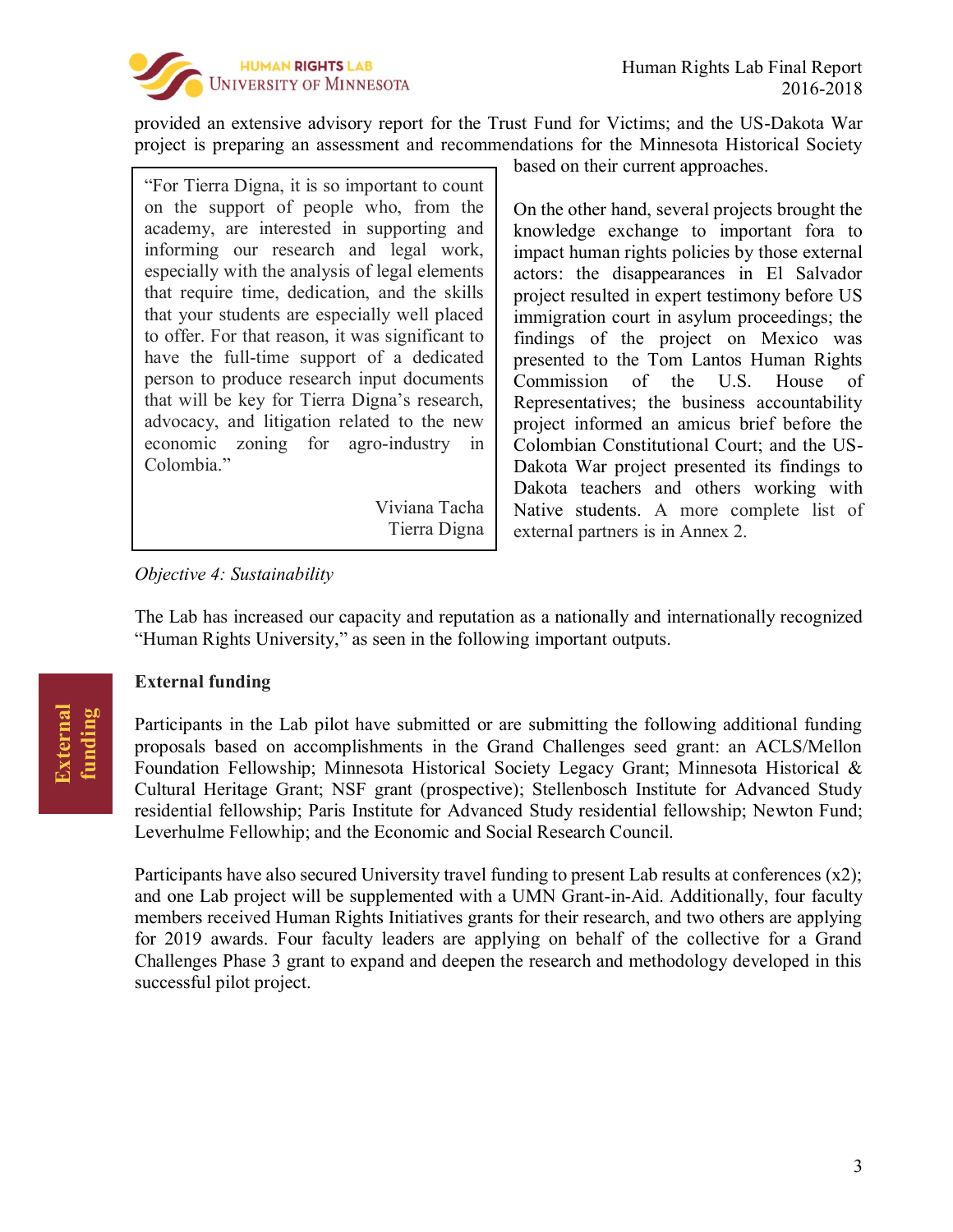

#### **Public events and outreach activities**

Lab contributors have presented their Lab projects in numerous non-academic fora. Moreover, one of the Lab projects was itself an outreach endeavor: Ana Forcinito and graduate student Carolina Anon Suarez led a Lab project to create a digital portal to host the knowledge-creation and testimony from the Truth, Trials, and Memory conference reflecting on the Truth Commissions from El Salvador and Guatemala, which will be an enduring teaching tool at the University.

As a collective, we have presented the Lab results and methodology in three public spaces. A short description of each is included below and additional materials are included as Annex 4.

#### *Minnesota Human Rights Lab: Defending Rights with International Law and Advocacy Thomson Reuters Civic Engagement Series (December 2017)*

In December 2017, the Lab presented in the Thomson Reuters Civic Engagement Series. We hosted a panel discussion entitled: "Minnesota Human Rights Lab: Defending Fundamental Rights with International Law and Advocacy." The session was accredited for Continuing Legal Education credits in Wisconsin and Minnesota. In this session, three faculty leads and two graduate student partners shared about the innovative work of the Lab and some of the main findings and outputs to date. Approximately 110 people attended the session.

#### *University of Minnesota Human Rights Lab: Impact & Process Grand Challenges Expo (April 2018)*

In April, we were pleased to present the project as part of the University's Grand Challenges Research Expo. For this occasion, we were able to create an interactive representation of the Lab methodology as well as a pop-out map with synopses of each of our 12 Lab projects. Six faculty collaborators, staff and graduate student participants represented the Lab.

#### *Institutionalizing Accountability*

#### *University of Minnesota Human Rights Lab Conference (October 2018)*

To showcase and reflect on the work of the first two years of the Lab, we hosted a two-day conference featuring one of our external partners (Dr. Karina Ansolabehere, UNAM, Mexico) and an expert in experiential education and engaged research (Prof. Martha F. Davis, Northeastern University). We also heard presentations from 8 of our Lab faculty participants and 2 of our graduate student partners. An estimated 125 persons attended the 5 sessions.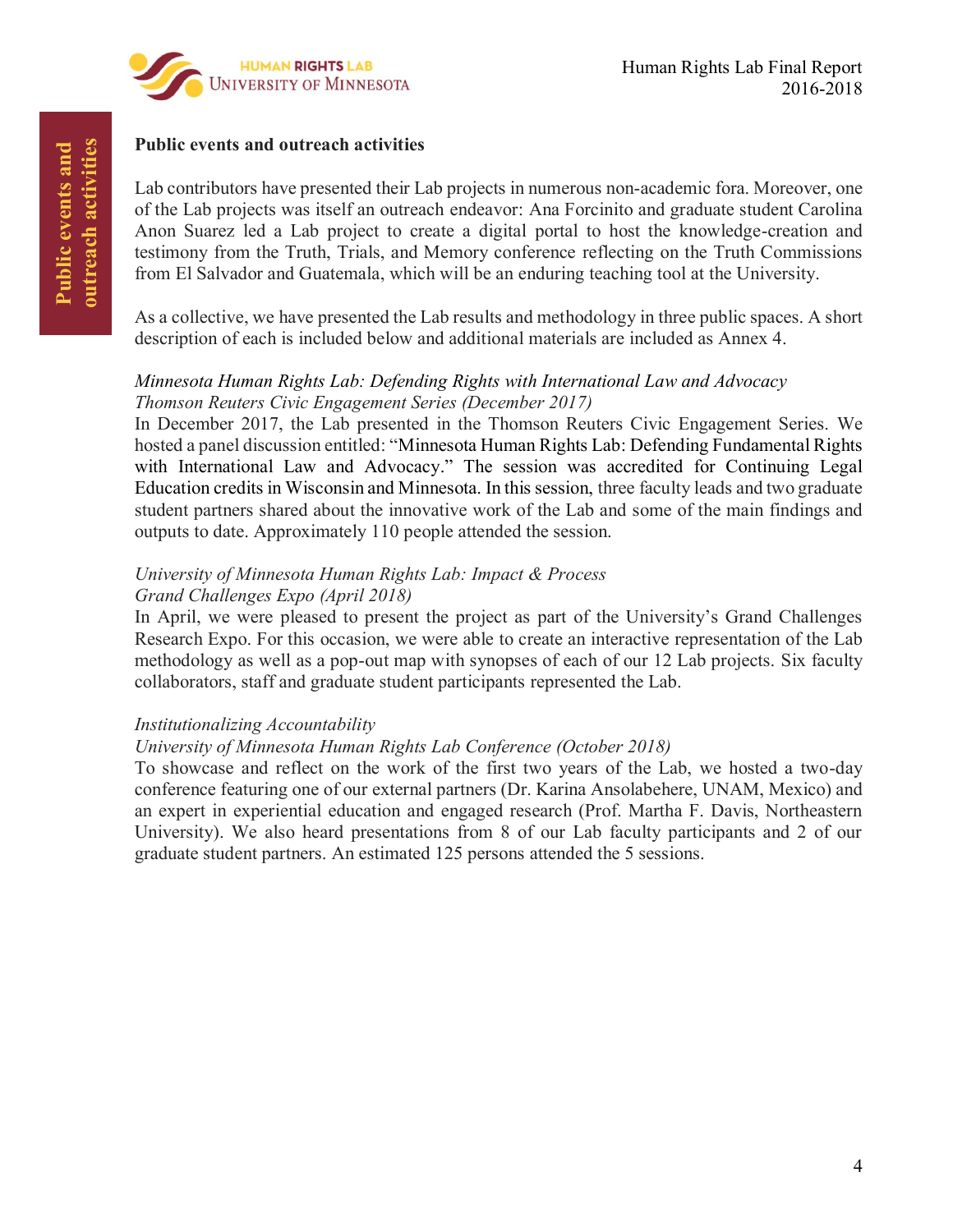

#### **International contributions**

The Lab received an international enhancement award and we have been successful in ensuring that the Lab has an expansive and meaningful engagement abroad: both in local contexts and in international spheres of influence.

The Lab sent ten graduate student researchers abroad, carrying out fieldwork in a total of ten different countries (two worked on/from Minnesota). Additionally, Lab partners have presented their findings in important international fora, including: American Society of International Law, International Criminal Court (Closed Expert Group on Reparations), International Journal of Business and Human Rights, Latin American Studies Association, Law & Society Conference, and Open Global Rights.

Over two years, the Lab has engaged in local, national, or international spaces in the following foreign countries:

- **Argentina**
- **S** Brazil
- **S** Canada
- **S** Chile
- **S** Colombia
- **S** El Salvador
- **S** Guatemala
- $\mathcal{F}$  Italy
- **Mexico**
- **S** Netherlands
- **S** Northern Ireland **Spain** South Africa
- **Switzerland**
- **S** Uganda

The Human Rights Lab website has had visitors from 40 different countries. The top ten countries after the United States in terms of visits are: United Kingdom, Colombia, Mexico, South Korea, Canada, Australia, Peru, Germany, Spain, and Ireland.

#### **Budget**

The full grant award has been executed. Please see detailed budget accounting in Annex 2.



| Human Rights Lab (2016-2018)<br><b>Expenditures by category</b> |           |  |
|-----------------------------------------------------------------|-----------|--|
| Graduate student research                                       | \$75,690  |  |
| Graduate student travel                                         | \$15,805  |  |
| Faculty travel                                                  | \$8,235   |  |
| Partner travel                                                  | \$2,285   |  |
| Inter-disciplinary lab sessions                                 | \$1,490   |  |
| Outreach                                                        | \$6,495   |  |
| Total                                                           | \$110,000 |  |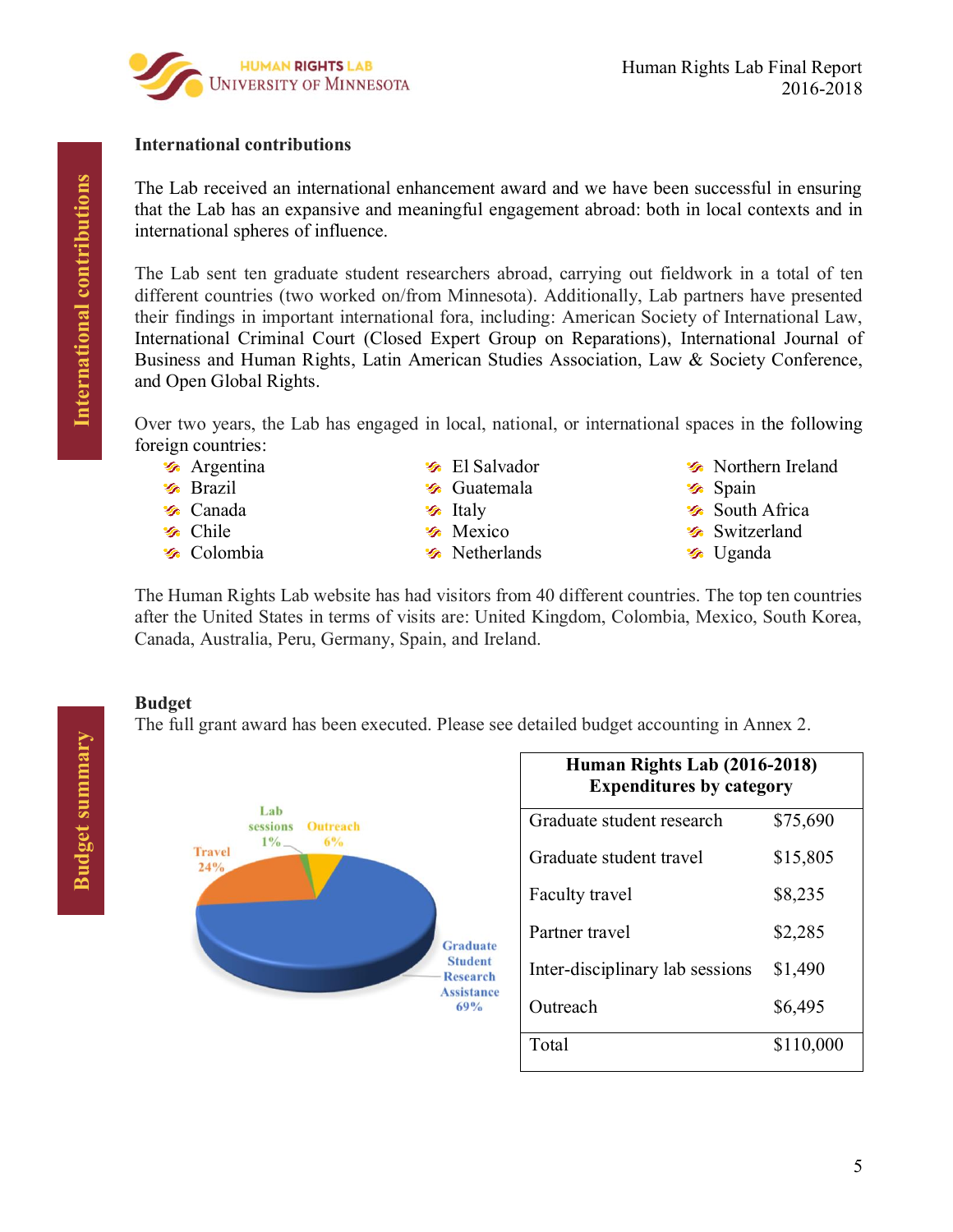

#### **Part Two: Reflections on Interdisciplinary Scholarship**

#### **Interdisciplinary team integration**

For our project, there are several "teams": the four PIs and support staff leading the project; the 12 faculty project leads; the 40+ faculty member collective who fuel the inter-disciplinary Lab sessions; and the 12 independent teams of the projects made up of one faculty, one or more graduate students, and one or more external partners.

For the inter-faculty dynamic, we found that the social element of the Lab setting was conducive to frank and collegial sharing of insights, questions, and resources across disciplines. At the midpoint in the project, we convened a meeting with six new University faculty to make a special invitation to join the Lab.

The 12 projects were selected in two rounds. For each we issued a detailed call for proposals based on the criteria that would drive toward lab objectives (scholarship, training, impact, sustainability).

In terms of integration, the relationships that have been forged between faculty and students through the Lab has been consistently reported as a positive from the project. In all cases touching on this, the collaboration was reported as easy and productive based on shared intellectual curiosity in the subject; complementary knowledge between student (often local knowledge) and faculty (theoretical/methodological); a shared commitment to the Lab goals of engaging with partners and modeling effective ways to use research; and lastly, the bond that can formed from working on difficult contexts of grave and seemingly intractable human rights violations and deprivations.

In several cases, the Lab projects were built up around sporadic contacts from prior faculty or student networks. Several Lab members reported that prior connections were primarily individualto-individual and the Lab project allowed these relationship to be institutionalized between the researcher and the organization. In sum, the Lab allowed faculty members to expand and solidify positive working relationships with external partners. This was accomplished via the design of a joint research agenda, shared policy impact objectives, and through the graduate student placement.

#### **Interdisciplinary scholarship**

Our experience with the Lab shows the value of interdisciplinary research. Participants reported that the interdisciplinary Lab sessions helped the projects h deepen, evolve, and reorient in way that would not have followed from a uni-disciplinary approach.

Value added from the interdisciplinary sessions included: reimagining key concepts, such as accountability, justice or human rights; expanding or altering the object of study; fine-tuning the methodologies; better situating the case study as human rights problem and in proper historical context; sharing resources, networks and contacts; insights into relevant literature from other disciplines; comparative perspectives; ethical constraints; and strategic considerations.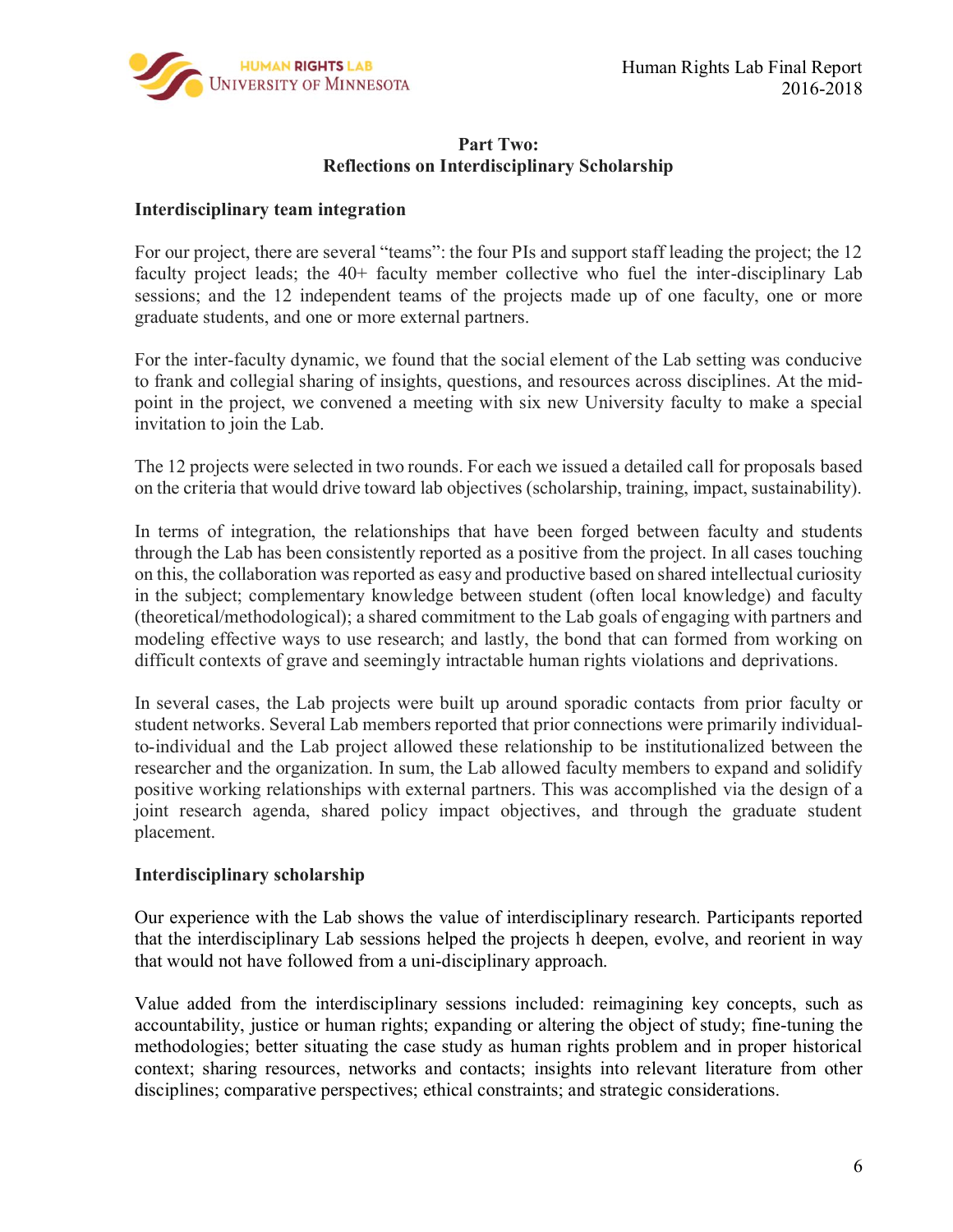

Our project befitted from a mix of faculty leads and student participants who were traditional disciplinarians, along with those already steeped in interdisciplinary approaches. The students also contributed to the interdisciplinarity. Some students inhabited the approach – Anne Dutton for example was a dual degree Law and Social Work; Georgette Marling had a background in development and commercial law before starting her JD. Additionally, some faculty-student pairs crossed disciplines: History-Political Science in El Salvador; Sociology-Law on business accountability; and Global Studies/Law-History on Observatory in Mexico.

#### **Engagement**

The faculty engagement with students and external partners defines the lab methodology and substance. Both dimensions greatly enhanced the project.

"The Lab Session was one of the most exciting academic experiences I have had as a faculty member at the University of Minnesota. … [T]he interdisciplinary approach to human rights research has taught me the importance of sharing research questions and findings with colleagues throughout the research process. Questions that I would not have asked, legal issues that I would not have considered, potential document sources that I would not have consulted have all informed my research on this human rights topic."

> Internal assessment report Patrick McNamara Faculty Participant, Round 2

The quality of graduate student participation surpassed

our initial expectation. The students were exceptionally talented and in each project brought a unique set of skills, experiences, and contacts that, looking back, faculty reports were absolutely pivotal for the success of the engaged research. For example:

- Brieanna, the student partner on the US-Dakota War research, worked as a teacher in the Indian schooling system before starting her Ph.D.
- Valentina, on Chilean Justice System, is Chilean
- Paula, from El Salvador with experience as a human rights lawyer
- Majo, from Honduras, studying gang violence
- Andrea, from Mexico, working with Mexican NGOs on sustainability
- Anne, law and social work especially well placed for work
- Ami, legal training and technologically saavy
- Georgette, background in environmental law, development, and law
- Michael, victim of Colombian conflict

"Access to such documents and the insight from interviews with these professionals increased our dataset and significantly enhanced our understanding."

> Internal assessment report Alejandro Baer Faculty Participant, Round 2

Faculty reported that the student's physical presence in the field was critical to the success of the working relationship, as were the faculty leaders' on-site visits. This field presence built trust between partners, as did the sharing of information informally and from more formal research tools such as inquiries and interviews. Students played a major role in cultivating these relationships and opening up points of access. For example, Valentina Salas worked full-time over weeks in residence at the research arm of Chile's Supreme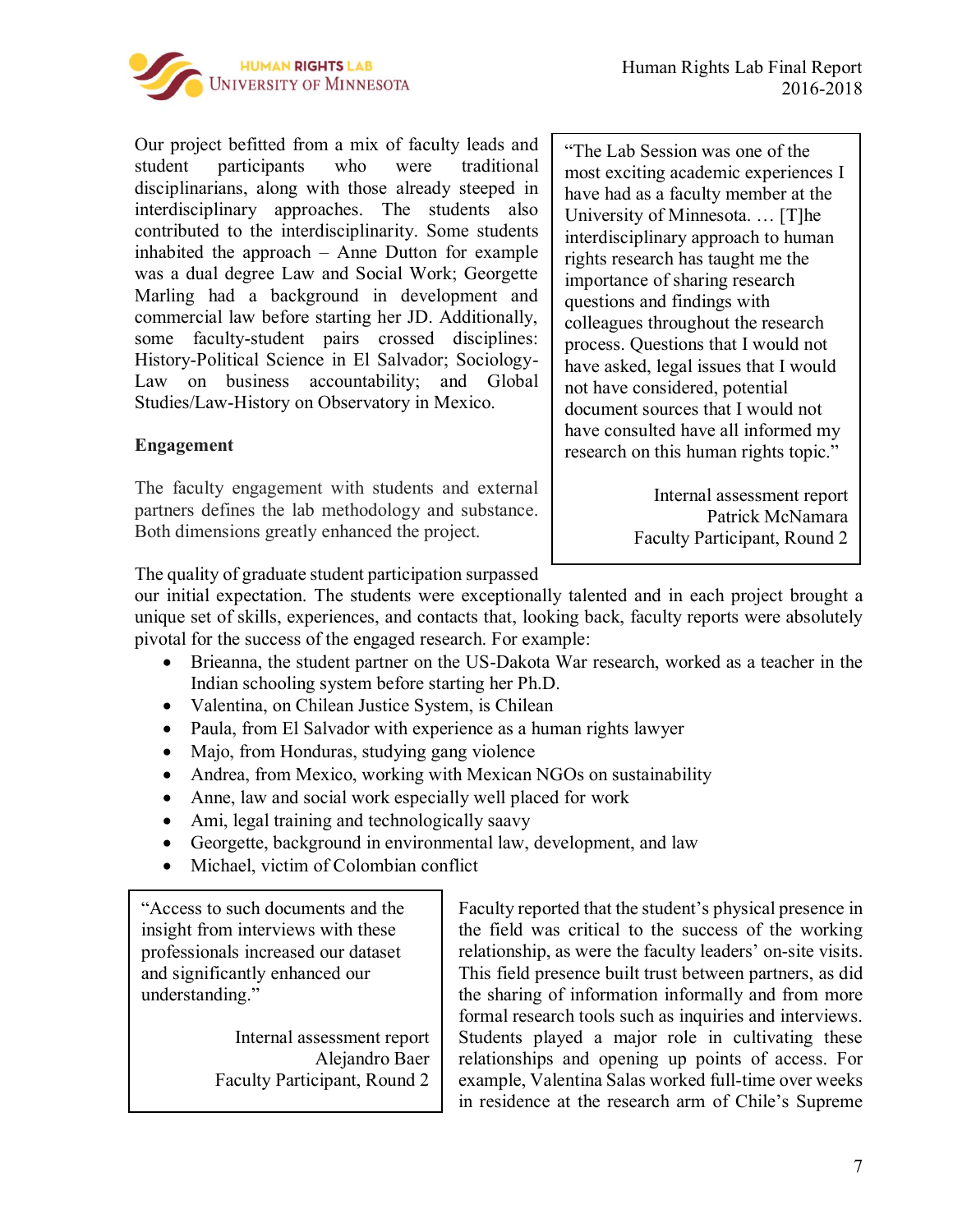

Court. She was successful in building a relationship with the team so much so that she could effectively transfer knowledge about focus group methodology and access to justice obstacles to intervene in their research plan. Paula Cuellar presented on her research regarding the press to the families of the disappeared in two different two Mexican states.

Another positive enhancement that came from this level of co-equal engagement between student and the partners was increased access to data and insights. For example, in the project researching narratives on the US-Dakota War, the strong relationship with the Minnesota Historical Society through the Lab expanded the research project both in methodology and scope given the access to a vast amount of primary materials and internal documents related to changes at Fort Snelling since 1984. Also, Cosette Creamer credited the relationships established by student Tracey Blasenheim for ensuring an accurate understanding of the key actors in the transmission of international humanitarian law norms. This understanding ultimately reshaped the research project.

"New avenues have been opened up for collaboration that would not have been possible before."

> Internal assessment report Cosette Creamer Faculty Participant, Round 2

"[Our student] transferred methodological skills for the use, design and implementation of qualitative data collection… After assisting them (the Research Department of the Supreme Court of Chile), they learned how to apply this technique and how to analyze their results efficiently and effectively. Through our collaboration, we moved them to consider also the needs and limitations of the wider population, who may experience harms or want to claim rights, but who lack the legal knowledge and capacities to access institutions."

> Internal assessment report Lisa Hilbink Faculty Participant, Round 2

A common challenge cited in several Lab project was the difficulty to align academic timelines with those of the partners. The lesson learned was the value of preparing a written memorandum of understanding for the partnership, with consideration of deliverables and timeline that are logical and realistic for partner and the scholar. Flexibility was another key take-away, remaining open to reassess based on new information. In several projects, the student's relationship actually

raised red flags in the relationships with partners, or directed activists and organizations toward the focal points where partnerships with an academic institution would be most fruitful.

Another challenge reported by participants was how to ensure the relatively limited amount of funding from the Lab for travel and one student placement would contribute to the broader research aims. Many faculty leads are committed to continuing the support and engagement with partners despite varying levels of funding security to ensure continuity.

Several projects reported the importance of presenting findings to non-academic partners – to receive crucial feedback, to appreciate what is necessary, useful, important in the research questions, to see the actual implications and manifestations of the, to continue to turn data and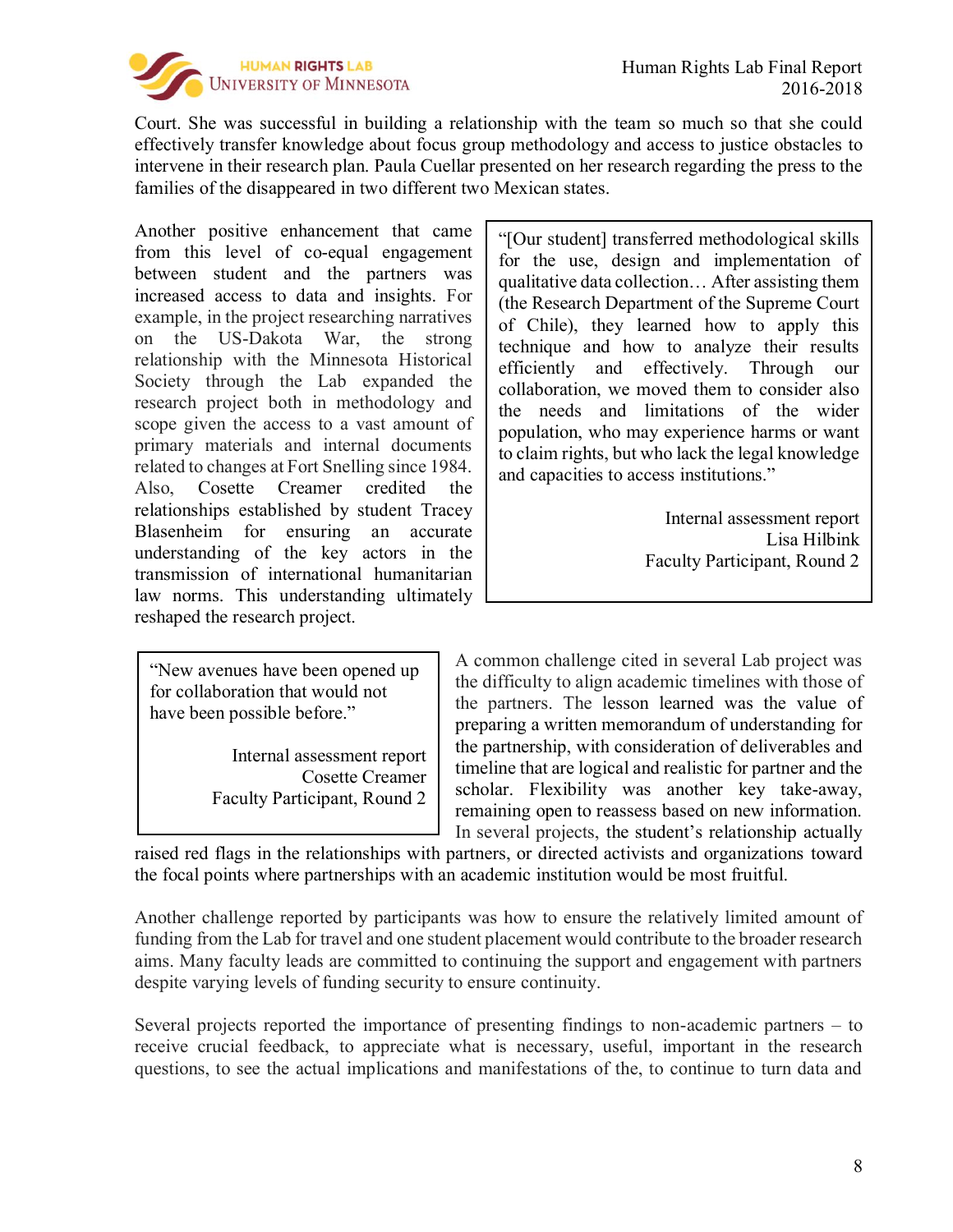

analysis into usable materials for non-scholarly audiences. This allowed faculty to receive invaluable feedback to appreciate the necessity, usefulness, and importance of the project.

Faculty participants also observed that effective engagement with external partners could be enhanced through evidence of previous work on the issues, such as academic programs and outreach activities (for example, with the CHGS). In addition, partner NGOs have an interest in policy products and outcomes, so producing timely research findings, even if they are not the final academic findings, built trust between researchers and their partners in the field. In some projects, the research question was designed from the start with the external partners, thus ensuring relevance to partner from outset (Observatory on Disappearances, Agriculture in Colombia).

#### **Unanticipated outcomes**

In addition to the numerous and varied scholarly, pedagogical, and policy impacts from the 12 Lab projects, we are pleased with the collective accomplishment as well.

An exciting, unanticipated outcome was the clear emergence of a "Minnesota Model" for doing engaged, innovative human-rights education and research. The Minnesota Model is a fiercely multidisciplinary endeavor, which emerged from faculty enthusiasm and synergy across projects and disciplines, not external engineering. It was emerging before any funding, however the Grand Challenge Exploratory Research funding has been pivotal in mobilizing us to test, formalize this unique approach.

The benefits of the Minnesota Model extended beyond the faculty and students whose projects were vetted as part of the Human Rights Lab. At least 20 faculty members and 5 visiting scholars beyond the Lab-funded participants were regular or periodic attendees at the Lab events. The human rights salon gained increasing attention across the disciplines, and the living rooms of our hosts became cozier, with an average of fifteen attendees at each of the twelve Lab events. The events, constructive in tone, built much-needed camaraderie among faculty who often find themselves pulled into disciplinary chimneys. The opening of our homes has brought with it a fresh flow of ideas and a resurgence of energy for meaningful human rights research.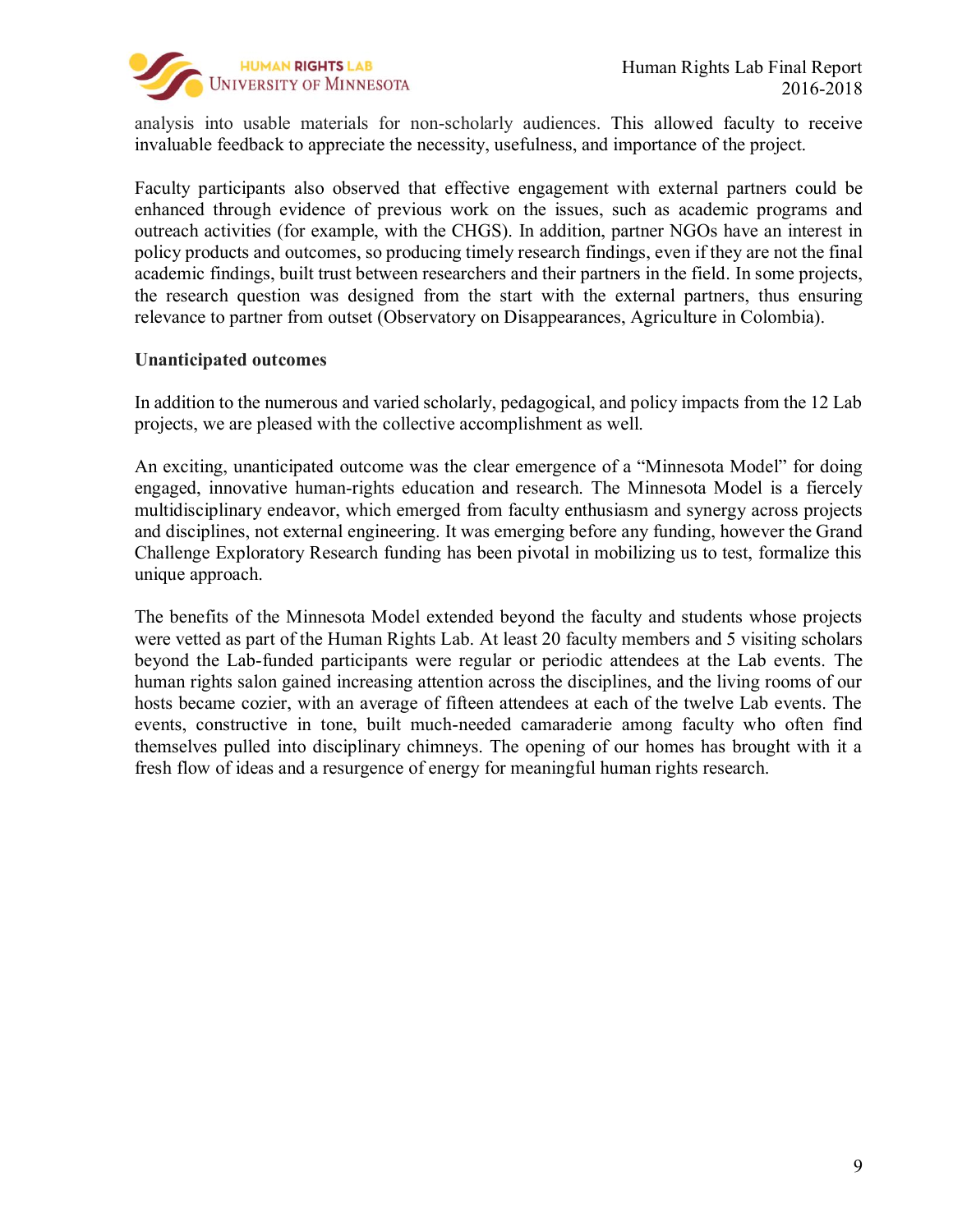

# **Annex 1**

| Human Rights Lab Project Leaders: 2016-2018         |                                          |  |  |
|-----------------------------------------------------|------------------------------------------|--|--|
| <b>Faculty</b>                                      | <b>Graduate Student</b>                  |  |  |
| Alejandro Baer                                      | <b>Brieanna Watters</b>                  |  |  |
| Director, Center for Holocaust & Genocide Studies   | Sociology, PhD Program                   |  |  |
| abaer@umn.edu                                       | watt0122@umn.edu                         |  |  |
| <b>Cosette Creamer</b>                              | Tracey Blasenheim                        |  |  |
| <b>Political Science</b>                            | Political Science, PhD Program           |  |  |
| ccreamer@umn.edu                                    | blase016@umn.edu                         |  |  |
| Ana Forcinito                                       | Carolina Anon Suarez                     |  |  |
| Spanish & Portuguese Studies                        | Spanish & Portuguese Studies             |  |  |
| aforcini@umn.edu                                    | anons008@umn.edu                         |  |  |
| <b>Barb Frey</b>                                    | Paula Cuellar                            |  |  |
| Director, Human Rights Program, Global Studies      | History, PhD Program, Human Rights Minor |  |  |
| freyx001@umn.edu                                    | cuell020@umn.edu                         |  |  |
| Lisa Hilbink                                        | Valentina Salas                          |  |  |
| <b>Political Science</b>                            | Political Science, PhD Program           |  |  |
| hilbink@umn.edu                                     | Salas40@umn.edu                          |  |  |
| Amanda Lyons                                        | Georgette Marling                        |  |  |
| Executive Director, Human Rights Center, Law School | Law                                      |  |  |
| lyon0061@umn.edu                                    | marli $017$ @umn.edu                     |  |  |
| Patrick McNamara                                    | Maria Jose Mendez Gutierrez              |  |  |
| <b>History</b>                                      | Political Science, PhD Program           |  |  |
| $p$ jm $@$ umn.edu                                  | mende184@umn.edu                         |  |  |
| <b>Steve Meili</b>                                  | Mary Georgevich                          |  |  |
| Law, Binger Center for New Americans                | Law                                      |  |  |
| smeili@umn.edu                                      | georg621@umn.edu                         |  |  |
| Fionnuala Ni Aolain                                 | <b>Anne Dutton</b>                       |  |  |
| Faculty Director, Human Rights Center, Law School   | Law / Master of Social Work              |  |  |
| niaol002@umn.edu                                    | dutto021@umn.edu                         |  |  |
| Leigh Payne                                         | Ami Hutchinson                           |  |  |
| Senior Fellow, Human Rights Program, Global Studies | Law                                      |  |  |
| lpayne@umn.edu                                      | hutch299@umn.edu                         |  |  |
| James Ron                                           | Andrea Martinez                          |  |  |
| <b>Public Policy</b>                                | Master of Human Rights                   |  |  |
| janesr@umn.edu                                      | mart4302@umn.edu                         |  |  |
| Joachim Savelsberg                                  | Michael Soto                             |  |  |
| Sociology                                           | Sociology                                |  |  |
| savel001@umn.edu                                    | sotox116@umn.edu                         |  |  |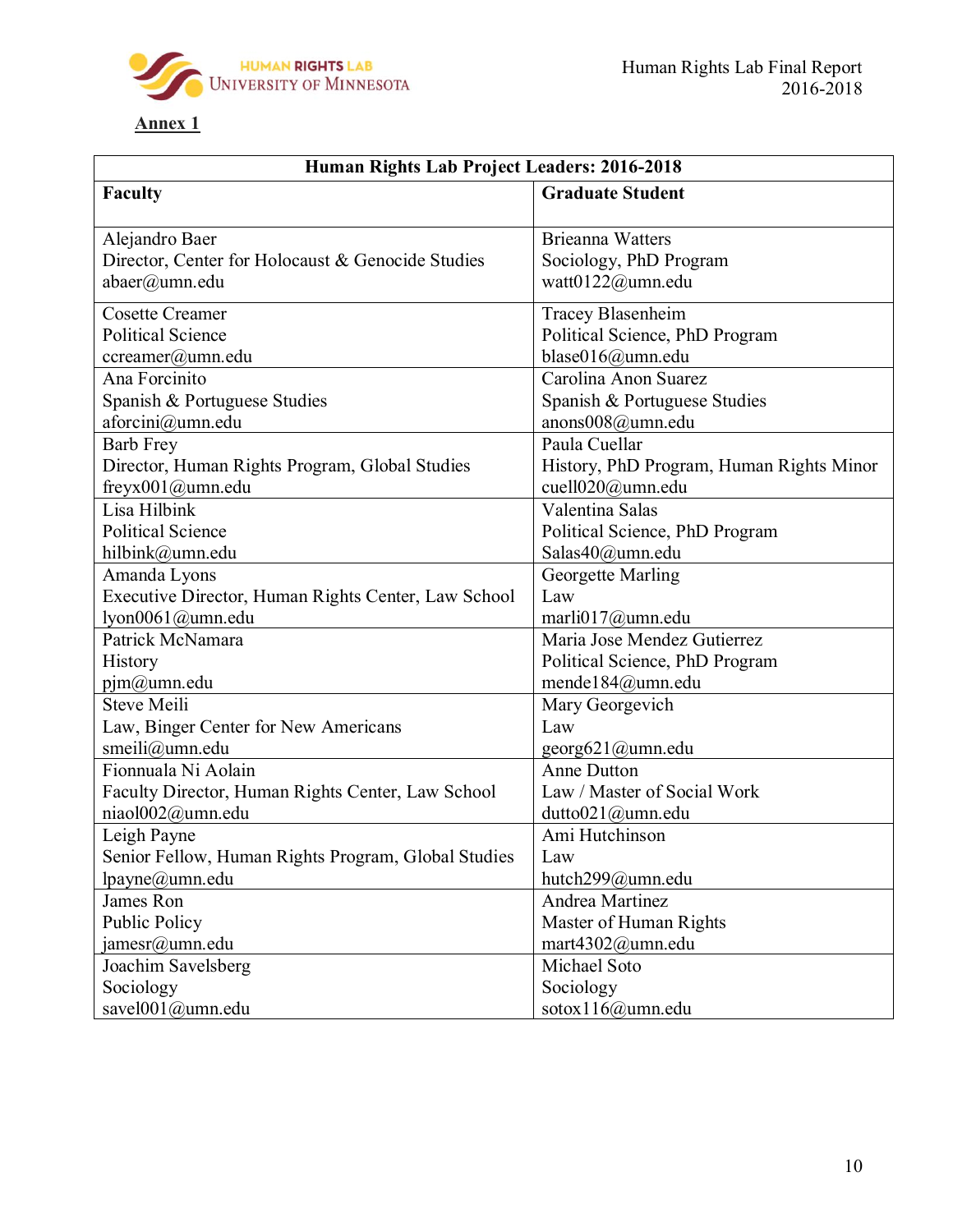

# **Annex 2**

# **Detailed Budget**

|                     | <b>Human Rights Lab Expenditures</b> | 2016-2018 |
|---------------------|--------------------------------------|-----------|
| Year 1 (5 projects) |                                      |           |
|                     | Student research stipends            | 33030.77  |
|                     | Student travel                       | 8310.46   |
|                     | Faculty travel                       | 3029.82   |
|                     | Lab sessions                         | 591.78    |
| Year 2 (7 projects) |                                      |           |
|                     | Student research stipends            | 41796.79  |
|                     | Student travel                       | 7494.84   |
|                     | Faculty travel                       | 5116.54   |
|                     | Partner travel                       | 2289.38   |
|                     | Lab sessions                         | 900.00    |
| Outreach            |                                      |           |
|                     | Website consultants                  | 441.88    |
|                     | Outreach consultant                  | 3033.51   |
|                     | Logo design                          | 250.00    |
|                     | Outreach to new faculty              | 159.05    |
| Lab Conference      |                                      |           |
|                     | Keynote travel & honorarium          | 700.90    |
|                     | Food and refreshments                | 2557.25   |
|                     | Supplies                             | 297.03    |
|                     | <b>TOTAL</b>                         | 110000.00 |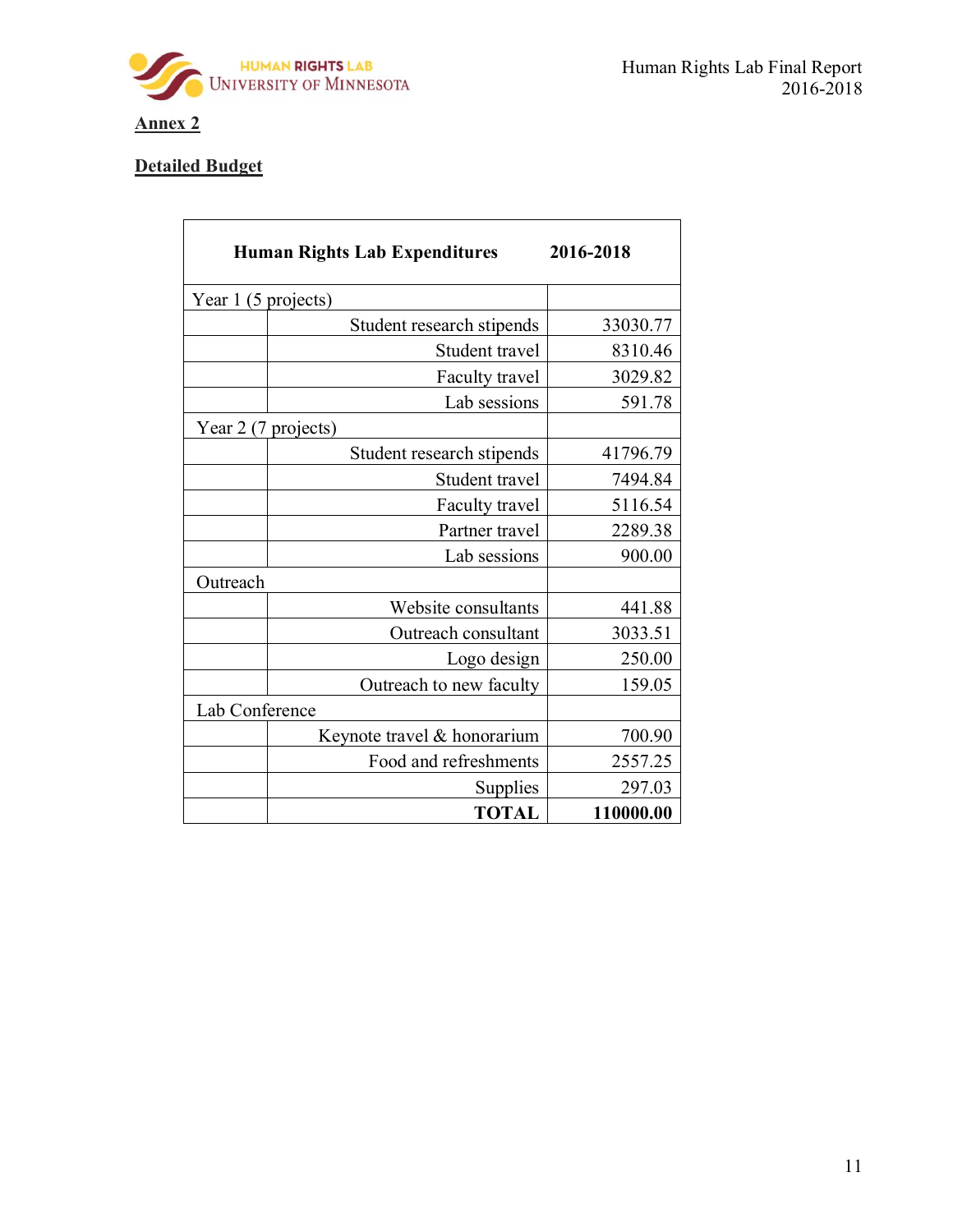

Human Rights Lab Final Report 2016-2018

### **Annex 3**

List of external partners, with varying degrees of engagement and collaboration:

ANDHES/CELS – (Argentina) Asociación Salvadoreña por los Derechos Humanos (ASDEHU) AVSI (Uganda) Bridge of Hope (Northern Ireland) CEMEFI - Centro Mexicano para la Filantropia (Mexico) Cencos - National Center of Social Communication (Mexico) Center for Victims of Torture (St. Paul / Uganda) Centro Diocesano para los Derechos Humanos Fray Juan de Larios (Mexico) Centro Prodh - Human Righs Center Miguel Agustín Pro Juárez (Mexico) Ciudadanos en Apoyo a los Derechos Humanos A. C. (Mexico) Comité de Familiares de Personas Desaparecidas por la Violencia en El Salvador (COFADEVI) CMPDH - Commission for the Defense and Promotion of Human Rights (Mexico) DEJUSTICIA (Colombia) Documenta - Actions and Analysis for Social Justice (Mexico) Elige - Reproductive and Sexual Rights(Mexico) Equidad - Gender Equality, Citizenship, Work and Family (Mexico) Ex-Prisioner Interpretive Center (Northern Ireland) Facultad Latinoamericana de Ciencias Sociales (Mexico) Fundar - Center of Analysis and Research (Mexico) Gulu Women's Economic Development and Globalization (Uganda) Institute for Agriculture and Trade Policy (Minnesota) Institute for International Humanitarian Law (Italy) International Committee of the Red Cross (Switzerland) La 72 (Mexico) Minnesota Historical Society Open Secrets (South Africa) PAX (The Netherlands) Queen's University (Northern Ireland) Research Department of the Supreme Court (Chile) REDIM - Network for the Rights of Children (Mexico) Semillas - Society for Women's Rights (Mexico) Serapaz - Service of Peace and Transformation of social conflicts (Mexico) Sin Fronteras (Mexico) St. Cloud University Tierra Digna (Colombia) TPO (Uganda) Trust Fund for Victims of the International Criminal Court (The Netherlands/Uganda) Ulster Museum (Northern Ireland) University of Oxford (United Kingdom) University of Ulster – Transitional Justice Institute (Northern Ireland) Victim Participation and Reparation Section, International Criminal Court (The Netherlands)